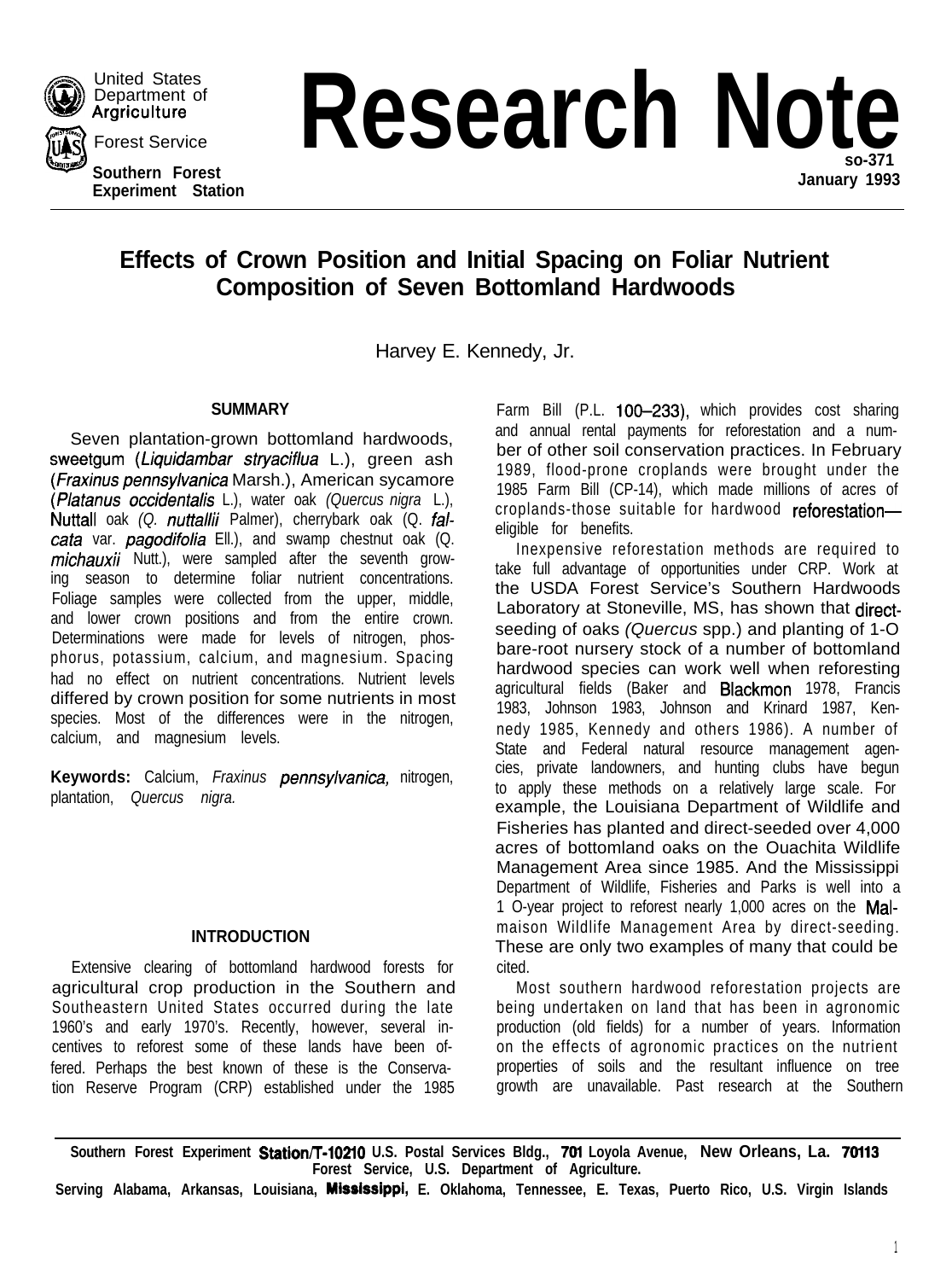Hardwoods Laboratory has shown that trees planted on old-field sites can often respond favorably to fertilizer amendments (Francis 1985). If tree growth on old-field sites is not satisfactory, landowners may want to fertilize to possibly accelerate growth rates. One way to get an indication of whether trees will respond to fertilization is to determine foliar nutrient levels and compare these levels with levels in trees growing at acceptable rates. Growth rates on the study sites had been good for 10 years (Kennedy and others 1987, Schlaegel and Kennedy 1985). Therefore, nutrient levels reported in this paper may give an indication of productivity on similar sites.

Researchers have examined various aspects of sampling at different times during the growing season and have chemically analyzed different components of the leaf (Haines and others 1979, Shelton and others 1981, Smalley 1976). Most studies, however, have included only one species and one spacing. In this paper, comparisons of nutrient levels are made by crown position for seven hardwood species planted at five spacings in a minor stream bottom.

### **METHODS**

This study, during its seventh growing season, was superimposed on an earlier study, "Effects of Spacing on Species Yields in Minor Bottoms."'

The principal soil series on the study area is **Arkabut**la, a member of the fine-silty, mixed, acid, thermic family of Aeric Fluvaquents. These are somewhat poorly drained soils that usually develop on slopes of 0 to 2 percent in flood plains within the silty uplands. They are good hardwood sites with a site index range at 50 years of 95 to 115 ft for cherrybark oak (Quercus *falcata* var. pagodifolia Ell.) and 90 to 110 ft for sweetgum (Li*quidambarsfyraciflua* L.). Broadfoot (1976) classifies the site as favorable for plantation management and suitable for planting all of the species in these two studies.

Species investigated were American sycamore (Platanus *occidentalis* L.), sweetgum, green ash *(Fraxinus pennsylvanica* Marsh), swamp chestnut oak *(Quercus* michauxiiNutt.), water oak (Q. *nigra* L.), Nuttall oak *(Q. nuttallii* Palmer), and cherrybark oak. The trees were planted at spacings of 2 by  $8,3$  by  $8,4$  by  $8,8$  by  $8,$ and 12 by 12ft.

Each plot consisted of 169 trees planted in a rectangular grid of 13 by 13 rows. The interior 5 by 5 rows were designated as a permanent remeasurement area in the earlier study, with the four rows outside this area (on each side) being the border rows. The interior two rows of the four border rows were designated for destructive sampling. Beginning in the fall of 1977 in the earlier study, three of the four plots for each spacing and species were selected for destructive sampling. Trees from these same three plots had been sampled in the fall of each year. Because of the vast amount of work involved in the earlier study, it was impractical to sample all plots; therefore, the plots used for sampling in that study were systematically chosen from blocks by species and spacing based on survival and growth (Kennedy and others 1986).

Foliar sampling was done during the first and second week in August following the recommendations of Smalley (1976). In this study, two trees representative of the average tree of the whole plot were selected for sampling. The trees were cut to facilitate sampling and measuring. The live crown was then divided into thirds, representing the lower, middle, and upper crown. Two representative branches, opposite each other, were selected from the center of the lower, middle, and upper crown, and foliar samples were collected from these branches. Samples were kept separate by plot and crown position, but samples from the two trees per plot were composited for each crown position for nutrient determinations. After samples for each crown position were obtained, a sample from the whole crown was taken so that nutrient levels for the whole tree crown for each plot could be determined. A total of 210 trees was sampled on 105 plots (3 blocks by 5 spacings by 7 species =  $105$ ). There were 4 foliar samples per plot for a total of 420 samples.

Foliar samples were dried at 70 "C and ground enough to pass through a 2-mm sieve in preparation for chemical analyses. Concentrations of nitrogen (N), phosphorus (P), potassium (K), calcium (Ca), and magnesium (Mg) were determined for each sample. Nitrogen level was determined by using standard Kjeldahl procedures; P level by colorimetry with molybdenum blue color development; and K, Ca, and Mg levels by atomic absorption spectrophotometry after samples had been dry-ashed and taken up in dilute HCI.

## **STATISTICAL ANALYSES**

As stated earlier, the plots from which trees were sampled were selected from the blocks in the earlier study (Kennedy and others 1986) by species and spac-

<sup>&#</sup>x27;Schlaegel, Bryce E.; Kennedy, Harvey E., Jr. 1976. Study plan on file with Southern Hardwoods Laboratory, U.S. Department of Agriculture, Forest Service, Southern Forest Experiment Station, Stoneville, MS 38776.

Harvey E. Kennedy, Jr. is principal silviculturist at the Southern Hardwoods Laboratory, U.S. Department of Agriculture, Forest Service, Southern Forest Experiment Station, Stoneville, MS 38776. In cooperation with: Mississippi Agricultural and Forestry Experiment Station and the Southern Hardwood Forest Research Group.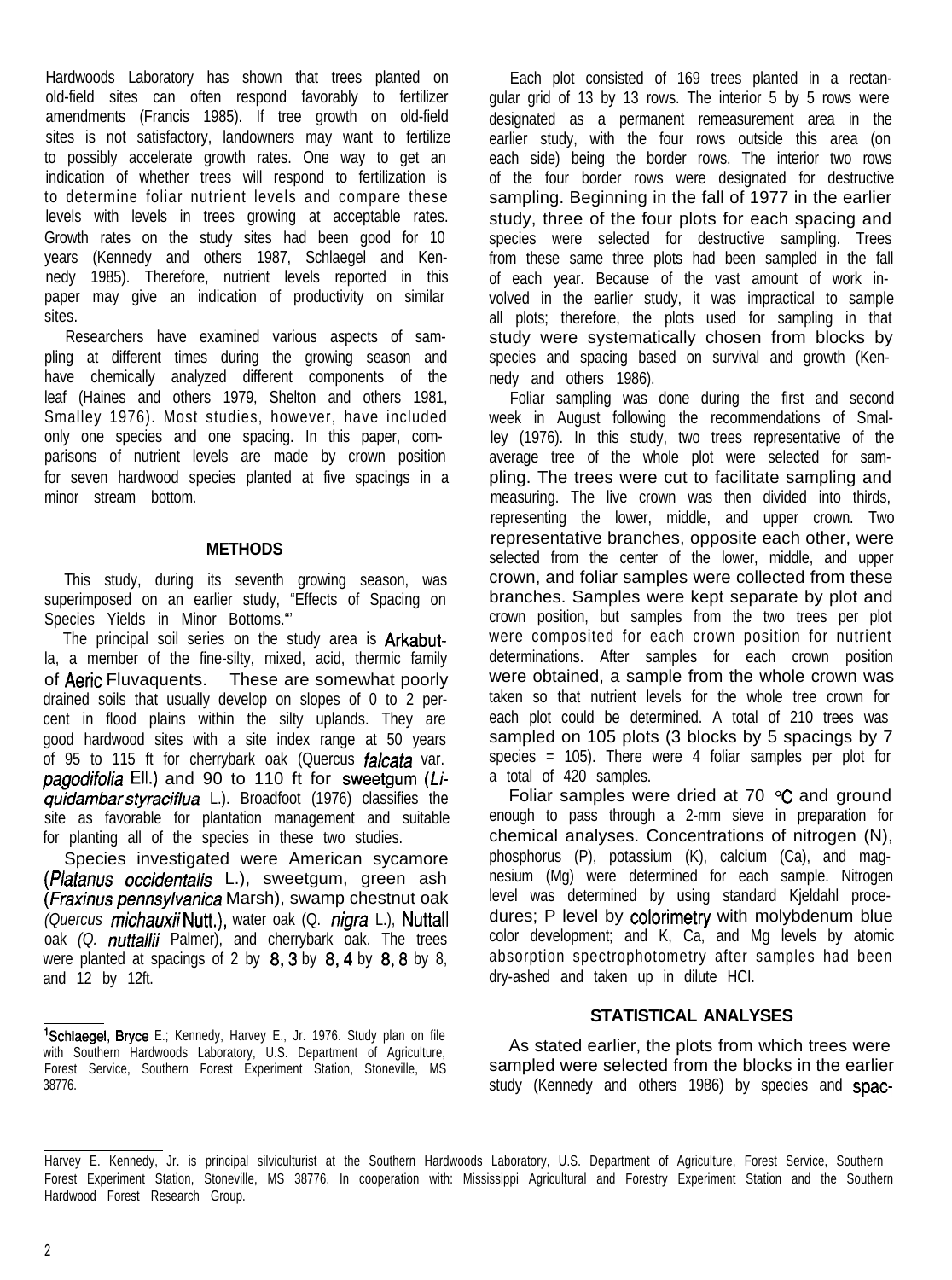ing. Because of the manner in which plots were selected, blocks were not considered a factor in analyzing the data. A split-plot, completely randomized design was used with spacing being the whole plot and crown position the subplot. There were three replications of each treatment-spacing by crown position. A separate analysis was performed for each species/nutrient combination. Analyses of variance (ANOVA's) of foliar nutrient concentrations by spacing and crown position for each of the seven species (a total of 35 ANOVA's) were made at the 0.05 level. The **ANOVA** format is given in table 1. Duncans' new multiple-range test was used to determine differences among means.

### **RESULTS AND DISCUSSION**

Statistical analyses revealed that spacing had no significant effect on nutrient concentrations for any of the species or nutrients tested. The replication by crown position interaction was statistically significant for K in cherrybark oak, for K and Ca in sweetgum, and for N in sycamore. Spacing can be discounted as having an effect on the interactions because it had no effect on nutrient concentrations. Probable explanations for the significant interactions between replications and crown position are differences in site quality due to drainage, soil moisture, or other site factors and/or minor differences in plant nutrient concentrations resulting from differences in sampling procedures. None of the other interactions were statistically significant. Nutrient concentrations for the upper, middle, lower, and entire crown positions are given in table 2. Nutrient concentrations differed by crown position for some nutrients in most species. These differences are discussed separately by nutrient category in the following paragraphs.

### **Nitrogen**

Nitrogen concentrations differed significantly by crown position for all species except sycamore (table 2). The upper crown was highest in N concentrations for water oak, **Nuttall** oak, sweetgum, and green ash; the

|  |  | Table 1 - The format used for <i>individual ANOVA's</i> |
|--|--|---------------------------------------------------------|
|  |  |                                                         |

|                               |        | <b>Middle</b>                  |
|-------------------------------|--------|--------------------------------|
| Source                        | $dt^*$ | Upper                          |
| Replications (R)              |        | Entire                         |
| Spacing (S)                   | 4      | Sycamore                       |
| Error A                       | 8      | Lower                          |
| Crown Position (CP)           |        | Middle                         |
| $R \times CP$                 | 6      | Upper                          |
| $S \times CP$                 | 12     | Entire                         |
| Error <b>B</b>                | 24     |                                |
| Total                         | 59     | *Values in<br>different at the |
| d.f.=degrees<br>freedom<br>0t |        | not significant.               |

middle crown was highest in N for cherrybark oak and swamp chestnut oak. There was a significant replication by crown position interaction for N in sycamore. The lowest concentrations were found in the lower crown and entire crown. Higher N concentrations in the upper crown could have been due to the mobility of N and its translocation to areas where new foliage and tissue were being formed near the meristem; lower concentrations in the lower crown indicate slower growth rates (Shelton and others 1981).

Table 2.- Means for tested nutrients by species and crown position *averaged over all spacings\**

| Crown<br>position                                       | Ν                                                    | P                                   | K                                             | Cа                                        | Mg                                         |  |  |  |  |
|---------------------------------------------------------|------------------------------------------------------|-------------------------------------|-----------------------------------------------|-------------------------------------------|--------------------------------------------|--|--|--|--|
|                                                         | Percent                                              |                                     |                                               |                                           |                                            |  |  |  |  |
| Water oak<br>Lower<br>Middle<br>Upper<br>Entire         | 1.4391,<br>1.515a<br>1.539a<br>1.440b                | 0.083b<br>.087a<br>.085a<br>.087a   | 0.593<br>.579<br>.575<br>.609                 | 0.828a<br>.709b<br>.620c<br>.721b         | 0.167a<br>.147b<br>.135c<br>.145b          |  |  |  |  |
| Nuttall oak<br>Lower<br>Middle<br>Upper<br>Entire       | 1.488bc 0.091<br>1.538ab<br>1.563a<br>1.451c         | .092<br>.093<br>.094                | 0.663 <sub>b</sub><br>.731a<br>.734a<br>.726a | 0.733a<br>.604bc<br>.576c<br>.634b        | 0.134a<br>.119bc<br>.113c<br>.123b         |  |  |  |  |
| Cherrybark<br>oak<br>Lower<br>Middle<br>Upper<br>Entire | 1.601b<br>1.688a<br>$1.651$ ab<br>1.538c             | 0.091b<br>.095a<br>.091 a<br>.093ab | 0.670ab<br>.642b<br>b .719a<br>.700ab         | 1.177a<br>.945b<br>.747c<br>.911b         | 0.193a<br>.157b<br>.135c<br>.154b          |  |  |  |  |
| chestnut<br>Swamp<br>Lower<br>Middle<br>Upper<br>Entire | oak<br>1.680ab 0.109<br>1.720a<br>1.641 bc<br>1.591c | .112<br>.107<br>.110                | 0.571<br>.599ab<br>.641a<br>.627a             | b<br>1.232b<br>.998c<br>1.265b            | 1.477a 0.130a<br>.114bc<br>.106c<br>.122ab |  |  |  |  |
| Sweetgum<br>Lower<br>Middle<br>Upper<br>Entire          | 1.120c<br>1.185b<br>1.279a<br>1.161bc                | 0.110<br>.112<br>.112<br>.111       | 0.521<br>.571ab<br>.556ab<br>.636a            | b<br>1.187 <sub>b</sub><br>.705c<br>.933b | 1.519a 0.348a<br>.265b<br>.199c<br>.242b   |  |  |  |  |
| Green<br>ash<br>Lower<br>Middle<br>Upper<br>Entire      | 1.469c 0.143<br>1.537b<br>1.621a<br>1.455c           | .149<br>.140<br>.141                | 0.829<br>.851<br>.841<br>.873                 | 0.950a<br>.791b<br>.686c<br>.757b         | 0.178<br>.175<br>.169<br>.173              |  |  |  |  |
| Sycamore<br>Lower<br>Middle<br>Upper<br>Entire          | 1.322<br>1.347<br>1.416<br>1.323                     | 0.109b<br>.111ab<br>.116a<br>.114ab | 0.65613<br>.654b<br>.670ab<br>.715a           | .831b<br>.729c<br>.840b                   | 0.990a 0.238a<br>.217b<br>.203c<br>.219b   |  |  |  |  |

\*Values in a column followed by the same letter are not significantly different at the 0.05 level. Where no letters appear, overall tests were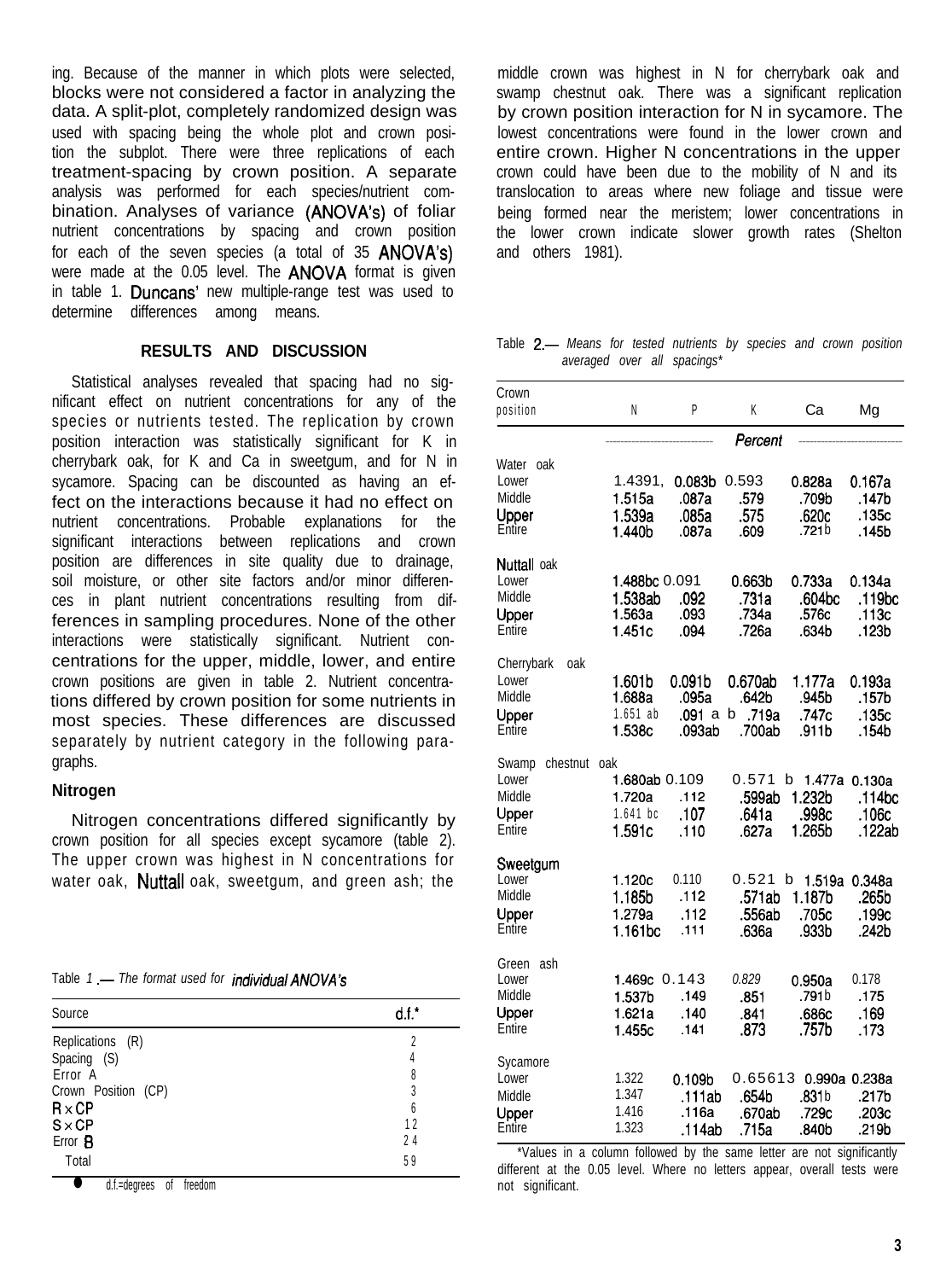# **Phosphorus**

Crown position had no significant effect on P concentrations in Nuttall oak, swamp chestnut oak, sweetgum, and green ash but did in water oak, cherrybark oak, and sycamore (table 2). Crown positions with the highest P concentrations varied by species. The numerical nutrient concentrations in water oak, cherrybark oak, and sycamore generally differed only at the third decimal place; these differences have little practical importance.

## **Potassium**

Potassium levels differed significantly by crown position for all species tested except water oak and green ash (table 2). Levels varied by crown position among species but generally were highest in the upper crown and entire crown and lowest in the lower crown. As with P, the numerical differences in nutrient concentrations were very small.

#### **Calcium**

Concentration levels differed significantly by crown position for all seven species tested. Levels were significantly highest in the lower crown and lowest in the upper crown in all species (table 2). Concentrations in the middle crown and entire crown were intermediate in value and did not differ from each other. The higher concentrations in the lower crown were probably due to the relative immobility of Ca, which is not translocated as rapidly to the middle and upper crowns as are the more mobile nutrients such as N (Baker and **Blackmon** 1978, Shelton and others 1981).

## **Magnesium**

Magnesium concentrations were affected by crown position in all species except green ash (table 2). As with Ca, the highest concentrations were in the lower crown and the lowest concentrations in the upper crown. Con-

centrations in the middle crown and entire crown were intermediate in value. Again, as with Ca, the low concentrations in the upper crown can probably be attributed to the relative immobility of Mg and its inability to readily translocate to the upper crown.

# **Nutrient Concentrations**

Concentrations of nutrients in tree tissue are accepted as good indicators of growth and soil fertility on a site and indicate whether trees on a given site may or may not respond to fertilizer amendments (Haines and others 1979, Shelton and others 1981, White and Carter 1970). Using these assumptions, the upper or middle crown would be the most appropriate area for sampling the highest N concentrations in most of the species tested in this study. The upper crown or entire crown would be the most appropriate area for sampling K. The highest concentrations of Ca and Mg were found in the lower crown. From a practical standpoint, however, it appears that a representative sample from the entire crown would be adequate for sampling all nutrients. Ranges in nutrient concentrations among crown positions are small. Also, concentrations in samples for the entire crown for most nutrients and species are within the range of concentrations in samples for the different crown positions (table 2). If sampling is done to determine the nutrient concentrations of several elements in a large number of species, keeping tissue samples separate by crown position during sampling, tissue preparation, and laboratory analyses would be a laborious task. One sample from the entire crown could be used to eliminate the task of collecting and keeping up with separate samples by crown position for each species.

The average size of trees for each spacing after seven growing seasons for the seven species are given in table 3. Good growth rates for the four oaks continued

| Table 3.— Average d.b.h. and total height (Ht.) at age 7 for the seven plantation-grown species by |  |  |  |  |  |
|----------------------------------------------------------------------------------------------------|--|--|--|--|--|
| spacing                                                                                            |  |  |  |  |  |

|                          | Spacing     |             |             |             |              |              |              |             |             |             |
|--------------------------|-------------|-------------|-------------|-------------|--------------|--------------|--------------|-------------|-------------|-------------|
|                          | 2 b y 8     |             | $3$ by $8$  |             | 4 b y 8      |              | 8 b y 8      |             | 12 by 12    |             |
| Species*                 | D.b.h.      | Ht.         | D.b.h.      | Ht.         | D.b.h.       | Ht.          | D.b.h.       | Ht.         | D.b.h.      | Ht.         |
|                          | In          | Ft          | In          | Ft          | In           | Ft           | In           | Ft          | In          | Ft          |
| S G                      | 2.03        | 23.2        | 2.21        | 23.4        | 2.59         | 25.5         | 3.18         | 27.1        | 3.79        | 28.0        |
| GA                       | 1.53        | 18.9        | 1.43        | 16.2        | 1.89         | 20.8         | 2.36         | 22.1        | 3.22        | 25.9        |
| <b>SYC</b>               | 1.42        | 18.4        | 1.63        | 19.5        | 1.83         | 20.8         | 2.83         | 28.5        | 3.33        | 27.3        |
| <b>WAO</b>               | 1.50        | 16.7        | 1.49        | 16.5        | 1.83         | 18.6         | 1.90         | 17.7        | 2.36        | 18.6        |
| <b>NO</b>                | 1.40        | 14.3        | 1.44        | 13.5        | 1.77         | 15.3         | 1.68         | 12.9        | 2.10        | 15.3        |
| <b>CBO</b><br><b>SCO</b> | 1.20<br>.93 | 12.8<br>9.4 | 1.22<br>.59 | 13.0<br>7.6 | 1.63<br>1.07 | 15.6<br>10.2 | 1.67<br>1.03 | 13.9<br>9.5 | 1.88<br>.97 | 13.9<br>8.5 |

\*SG=sweetgum; GA=green ash; SYC=sycamore; WAO=water oak; NO=Nuttall oak; CBO=cherrybark oak; and SCO=swamp chestnut oak.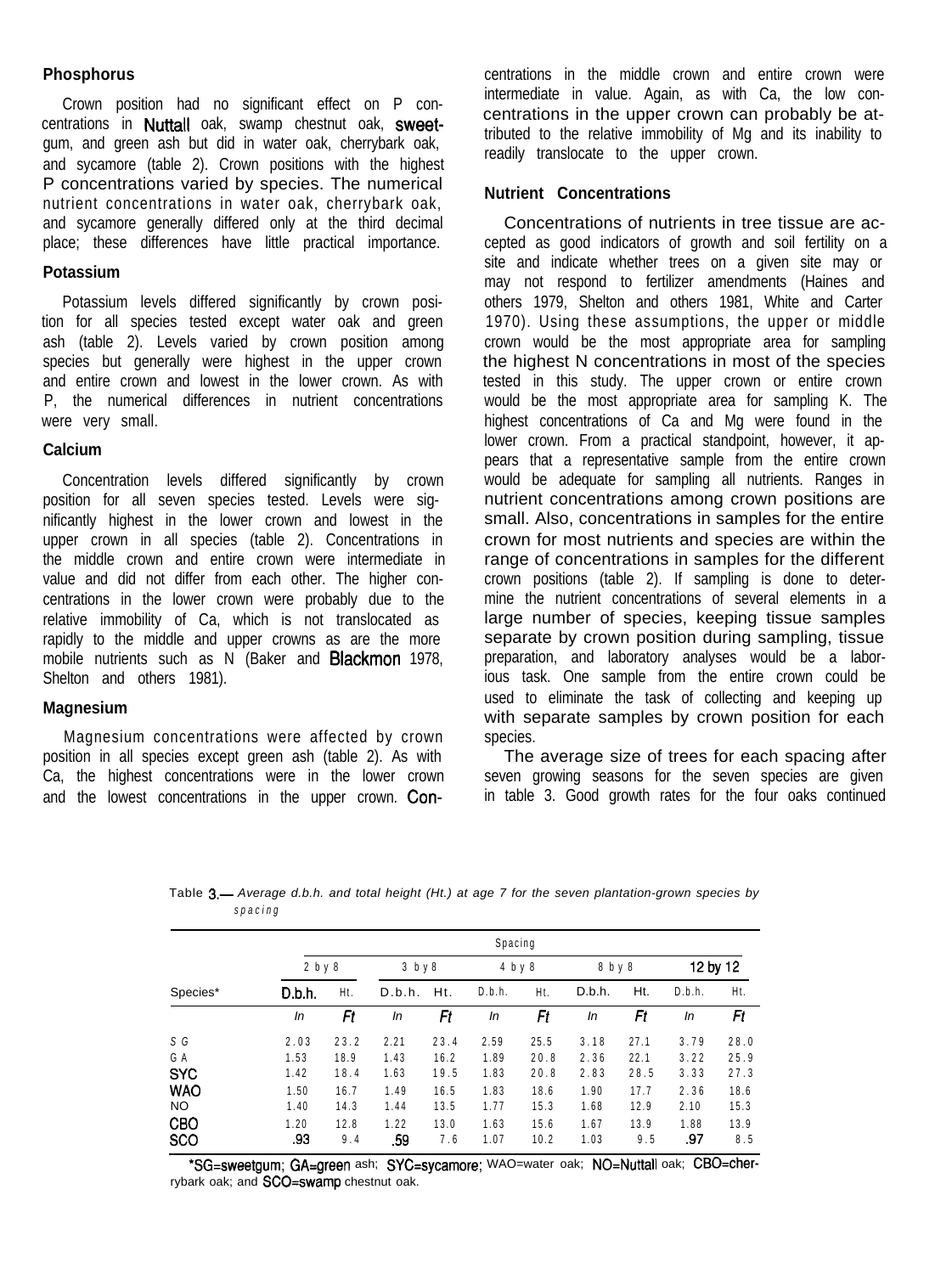through age 10 in the earlier study (Kennedy and others 1987) and were predicted to be good for the three nonoak species (Schlaegel and Kennedy 1985). Concentrations of tissue nutrients for most species in this study, particularly N, were lower than the concentrations suggested by others for good growth in various bottomland hardwoods (Norris and others 1980, White and Carter 1970). These results indicate that more research is needed to determine minimum nutrient requirements for good growth in most hardwoods.

Past research at the Southern Hardwoods Laboratory has shown that trees planted on old-field sites can often respond favorably to fertilizer amendments (Francis 1985). Good growth was achieved for 10 years in the earlier study with the same species tested at the nutrient levels measured in this study. Landowners may want to use these nutrient levels and growth responses as an indication of site productivity in this area, particularly with plantings in the CRP where many such reforestation efforts are being done on old-field sites. If the growth and nutrient levels of trees are not satisfactory on a site, small fertilizer tests could be established to determine whether fertilization over the entire plantation might accelerate growth to a more satisfactory level.

# **SUMMARY AND CONCLUSIONS**

Statistical analyses revealed that spacing had no effect on nutrient concentrations for any of the species tested. Crown position did significantly affect some nutrient concentrations by species; concentrations of N, Ca, and Mg were affected the most. Nitrogen concentrations were generally highest in the upper crown, and Ca and Mg were highest in the lower crown.

# **LITERATURE CITED**

- Baker, James B.; Blackmon, B.G. 1978. Summer fallowing-a simple technique for improving old-field sites for cottonwood. Res. Pap. SO-1 42. New Orleans, LA: U.S. Department of Agriculture, Forest Service, Southern Forest Experiment Station. 5 p.
- Broadfoot, Walter M. 1976. Hardwood suitability for and properties of important Midsouth soils. Res. Pap. SO-127. New Orleans, LA: U.S. Department of Agriculture, Forest Service, Southern Forest Experiment Station. 84 p.
- Francis, John K. 1983. Cherrybark and Shumard oaks successfully planted on eroded ridges. Tree Planters' Notes. 34(2): 2830.
- Francis, John K. 1985. Bottomland hardwood fertilization-the Stoneville experience. In: Shoulders, Eugene, ed. Proceedings of the 3d biennial Southern silvicultural research conference; 1984 November 7- 8; Atlanta, GA. Gen. Tech. Rep. SO-54. New Orleans, LA: U.S. Department of Agriculture, Forest Service, Southern Forest Experiment Station: 346-350.
- Haines, Sharon G.; Haines, L. Wayne; White, Gordon. 1979. Nutrient composition of sycamore blades, petioles, and whole leaves. Forest Science. 25(1): 154-160.
- Johnson, R.L. 1983. Nuttall oak direct seedings still successful after 11 years. Res. Note SO-301. New Orleans, LA: U.S. Department of Agriculture, Forest Service, Southern Forest Experiment Station. 3 p.
- Johnson, Robert L.; Krinard, Roger M. 1987. Direct seeding of southern oaks-a progress report. In: 15th annual hardwood symposium of the Hardwood Research Council: applying the latest research to hardwood problems; Proceedings; 1987 May 1 O-I 2; Memphis, TN. Broomall, PA: U.S. Department of Agriculture, Forest Service, Northeastern Area State and Private Forestry: 1 O-l 6.
- Kennedy, Harvey E., Jr. 1985. Cultural treatments influence hardwood growth and foliar nutrient concentration on a minor stream bottom site. Res. Pap. SO-215. New Orleans, LA: U.S. Department of Agriculture, Forest Service, Southern Forest Experiment Station. 6 p.
- Kennedy, Harvey E., Jr.; Krinard, Roger M.; Schlaegel, Bryce E. 1987. Growth and development of four oaks through age 10 planted at five spacings in a minor stream bottom. In: Daniels, Robert A.; Watson, W.F.; Savelle, I. Winston, eds. Proceedings of the 1987 southern forest biomass workshop: 9th annual meeting of the Southern Forest Biomass Working Group; 1987 June 8-l 1; Biloxi, MS. Mississippi State, MS: Mississippi State University: 81-91.
- Kennedy, Harvey E., Jr.; Schlaegel, Bryce E.; Krinard, Roger M. 1986. Nutrient distribution and tree development through age 8 of four oaks planted at five spacings in a minor stream bottom. In: Brooks, Robert T., ed. Proceedings of the 1986 Southern forest biomass workshop: 8th annual meeting of the Southern Forest Biomass Working Group; 1986 June 16-19; Knoxville, TN. Norris, TN: Tennessee Valley Authority: 65-70.
- Norris, James Lawrence; White, Gordon; Sims, Donald. 1980. The relationship of soil, foliar, and topographical conditions to American sycamore (Platanus oc*cidental&* L.) growth in a plantation. Tech. Rep. 63.